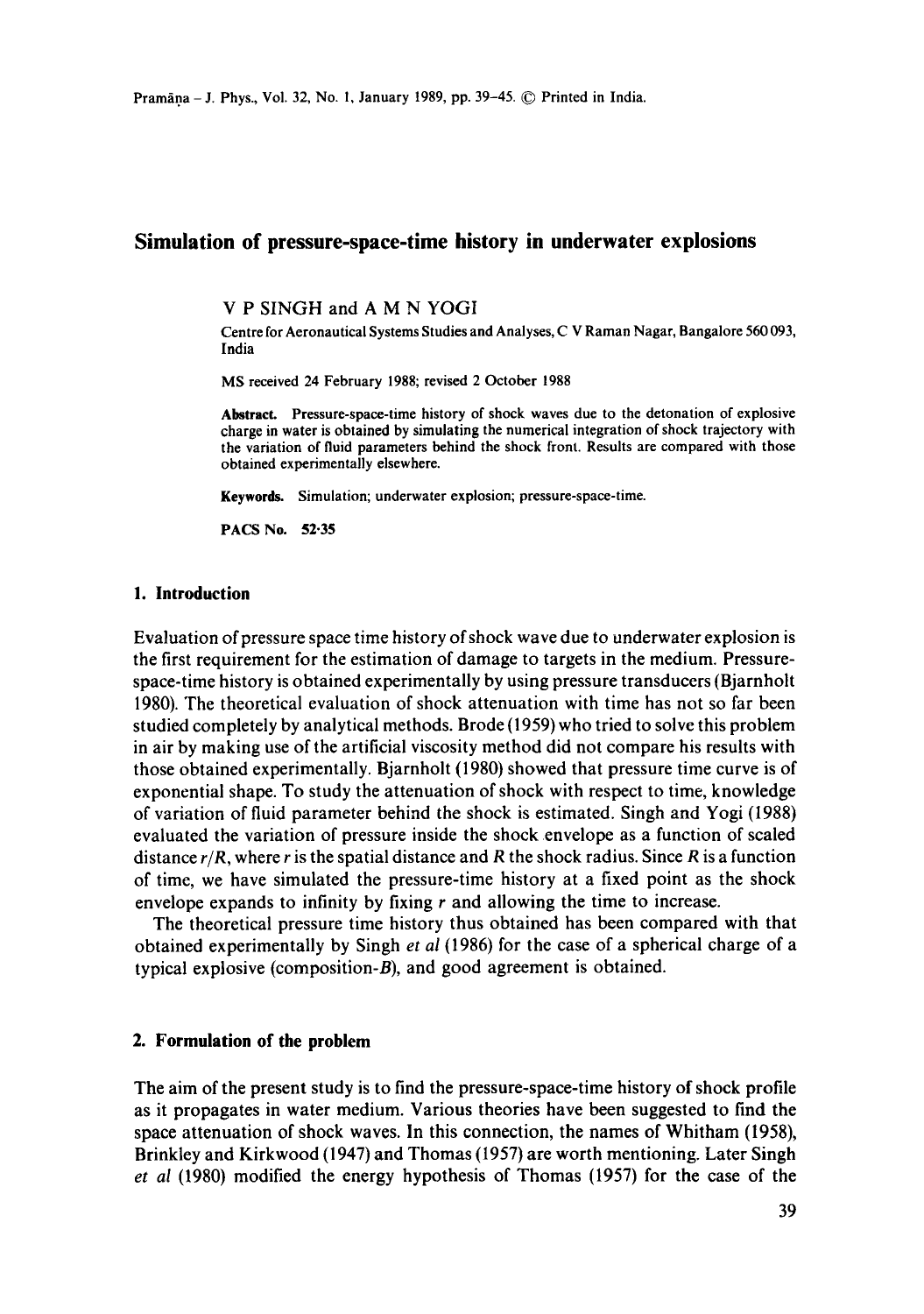explosion of a finite charge in water. We have used the energy hypothesis of Thomas (1957) to evaluate space attenuation of shock waves in water.

But attenuation of shock parameters due to time has not been studied completely in water medium (Brode 1959). In the present paper, we have tried to solve this problem by combining three different problems as follows:

- (a) space attenuation of shock wave produced by underwater explosion;
- (b) variation of pressure with time at a fixed point inside the shock envelope where R is an increasing function of time;
- (c) to determine the time interval between explosion and the current time, using shock trajectory  $dR/dt = U(t)$ .

It is assumed that at time  $t = 0$  there is an explosion in water medium and a spherical shock starts from the surface of the charge of radius  $R_0$  along the radial direction. Conditions at the water-explosive boundary are known (Buchanan and James 1959). Our aim is to find the pressure-time history attained at a fixed point in space due to this explosion. We assume that all the distances are scaled with respect to  $R_0$ , and all velocities are scaled with respect to the sound velocity in water. Let the radial distance r, at which the variation of fluid parameters with respect to time is to be studied, be denoted by  $\xi$ .

As shock propagates from the explosive surface to the medium the attenuation law is given by (Singh *et al* 1980)

$$
F(U) = F(U_T)/R^3,\tag{1}
$$

where

$$
F(U) = U(U - a)^2/(a + (b - 1)U),
$$

*R, U, U<sub>T</sub>* respectively are the scaled radial distance, scaled shock velocity and transmitted shock velocity at the explosive water boundary,  $a$  and  $b$  are the parameters of the equation of state of water given as,

$$
U=a+bu_2,
$$

where a has the dimensions of velocity and is the same as the sound velocity in water (Madan *et al* 1983). Equation (1) gives the variation of shock velocity versus R. The value of  $U_T$  transmitted from the explosive to water can be evaluated by the shock impedance method (Buchanan and James 1959; see also Singh *et al* 1980).

The time taken by the shock to cover the distance from  $R = 1$  (surface of explosive) to R is given by

$$
t = (R_0/a) \int_1^R (dR/U), \tag{2}
$$

where  $R = 1$  at the explosive-water boundary. As the shock crosses the point  $r = \xi$ , the pressure at that point rises sharply, which subsequently attenuates as t passes. Now our aim is to find the pressure-time history at  $r = \xi$  which is fixed in space, r being the particle path and the flow being radial. If the shock front crosses this point at time  $t = t_1$ , then

$$
t = t_1; \quad r = R = \xi. \tag{3}
$$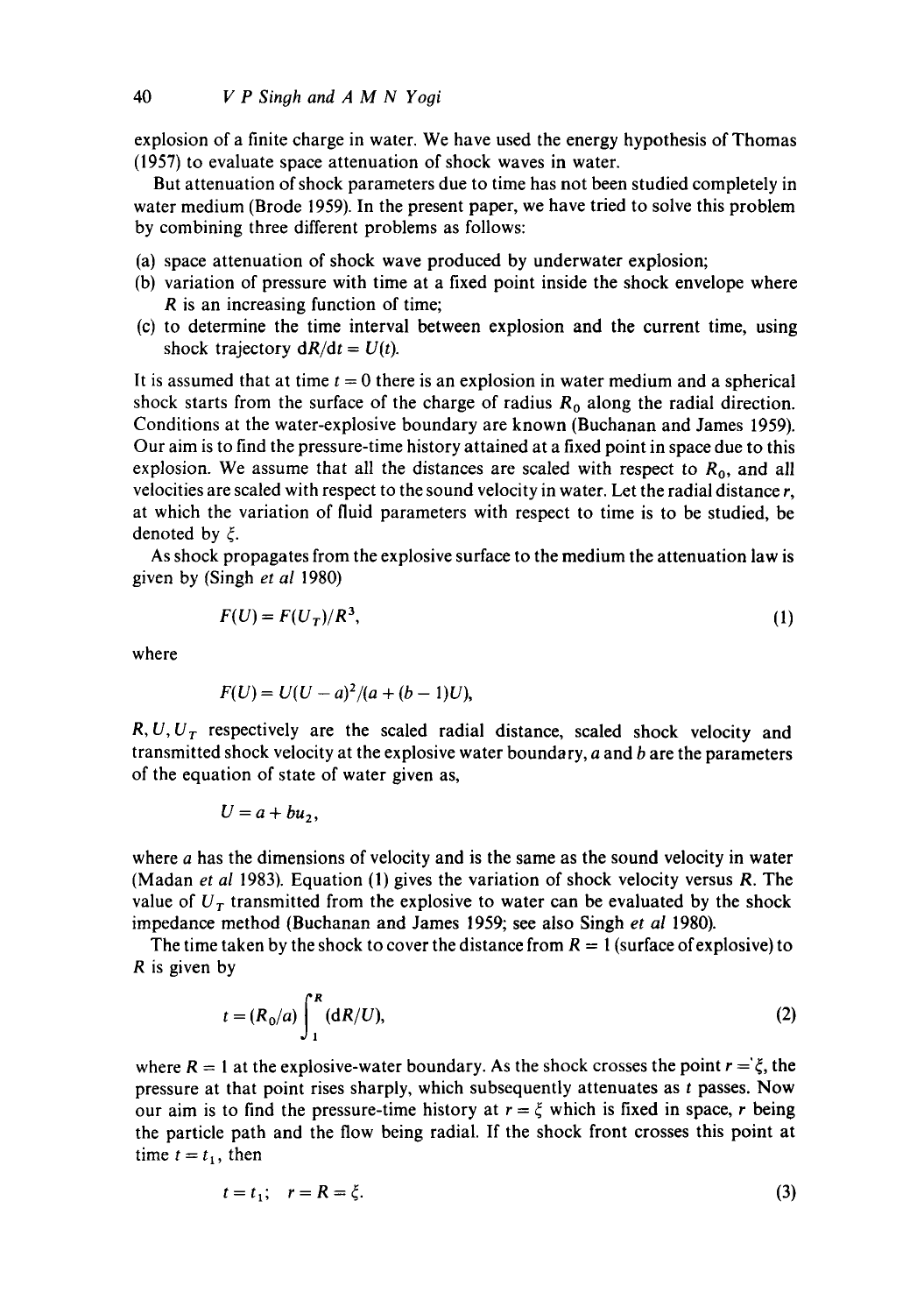$t_1$  can be evaluated from (2), where the limits for integral vary from 1 to  $\xi$ . Let at this point  $U(t_1)$  be the shock velocity, P the pressure and  $\rho$  the density. We denote these values with subscript 2, immediately after the shock has crossed the point  $R = \xi$ . Flow behind this shock was studied by Singh and Yogi (1988). In that study, variation of fluid parameters behind the shock was studied as a function of  $\lambda (= r/R)$ . Thus we find that  $\lambda=1$  at  $t=t_1$ .

At time  $t_1$ , the value of pressure and density at point  $\zeta$  is governed by the Rankine Hugoniot (R-H) jump conditions. But after a small interval of time  $(\Delta t)$ , i.e. at time  $t_1 + \Delta t$ , R becomes  $\xi + \Delta R$ . Thus the value of  $\lambda$  at a fixed point  $\xi$  at time  $t_1 + \Delta t$  becomes  $\zeta/(R + \Delta R)$ , which is less than the earlier value of  $\lambda$  which was equal to one. The value of fluid parameters at new  $\lambda$  can be determined by integrating the following equations from  $\lambda = 1$  to  $\lambda = \xi/(R + \Delta R)$ , by Runge-Kutta method

$$
df_0/d\lambda = \frac{2f_0}{\left[\lambda\left\{(f_0 - \lambda)^2 - 1\right\}\right]},
$$
\n(4*a*)



**Figure I.**  charge. Pressure-space-time curve for various distance ( $\xi = 10$  to 17.5) for TNT spherical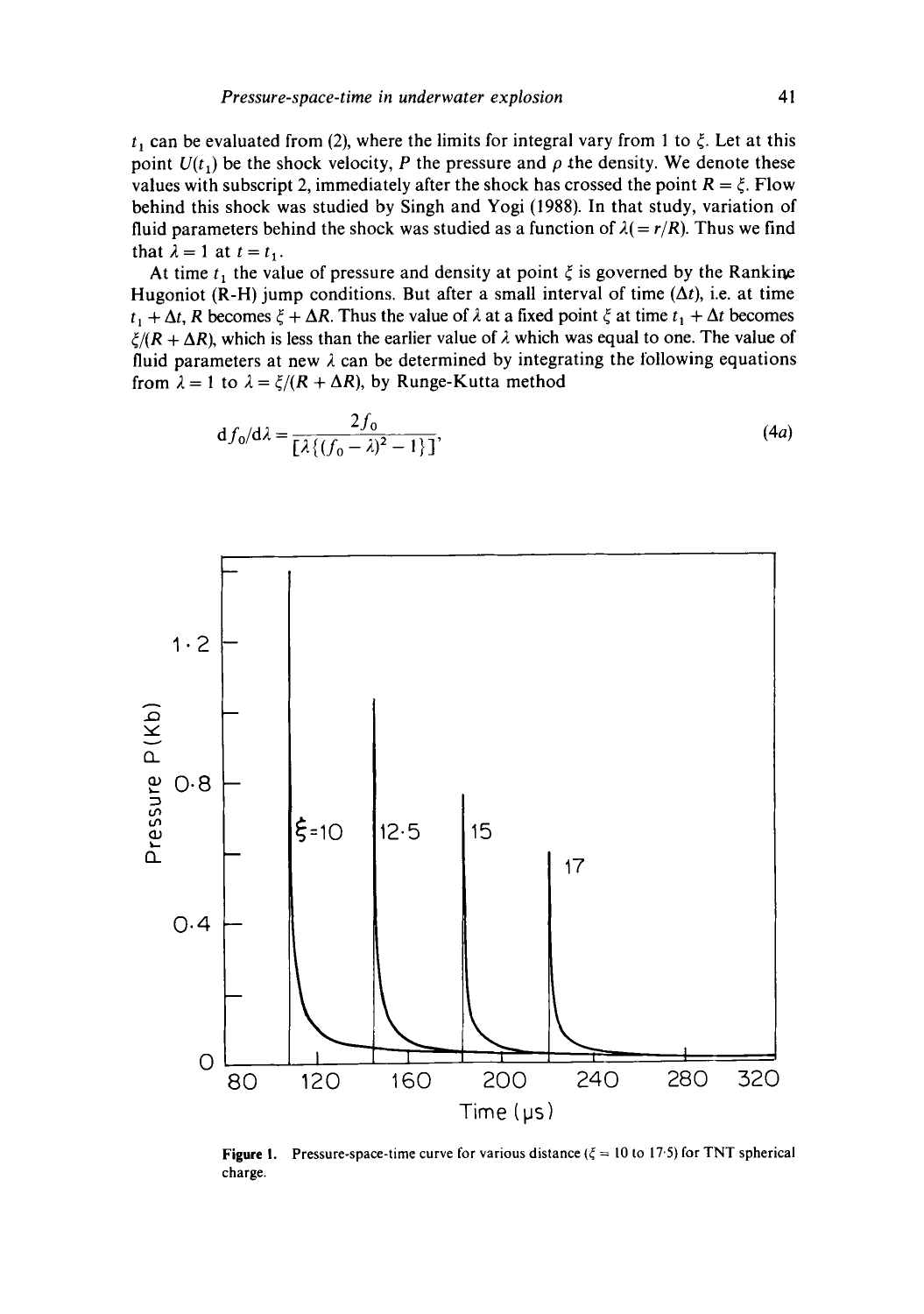

Figure 2. Pressure-space-time curve for various distance ( $\xi = 20$  to 27.5) for TNT spherical charge.

$$
dg_0/d\lambda = \frac{-2f_0(f_0 - \lambda)g_0}{\left[\lambda\left\{(f_0 - \lambda)^2 - 1\right\}\right]},
$$
\n(4b)

$$
df_1/d\lambda = \frac{-[h_1(f_0 - \lambda) + h_2]}{[g_0((f_0 - \lambda)^2 - 1)]},
$$
\n(4c)

$$
dg_1/d\lambda = \frac{[h_1 + (f_0 - \lambda)h_2]}{[(f_0 - \lambda)^2 - 1]},
$$
\n(4*d*)

$$
df_2/d\lambda = \frac{-[h_3(f_0 - \lambda) + h_4]}{[g_0\{(f_0 - \lambda)^2 - 1\}]},
$$
\n(4*e*)

$$
dg_2/d\lambda = \frac{[h_3 + h_4(f_0 - \lambda)]}{[(f_0 - \lambda)^2 - 1]},
$$
\n(4f)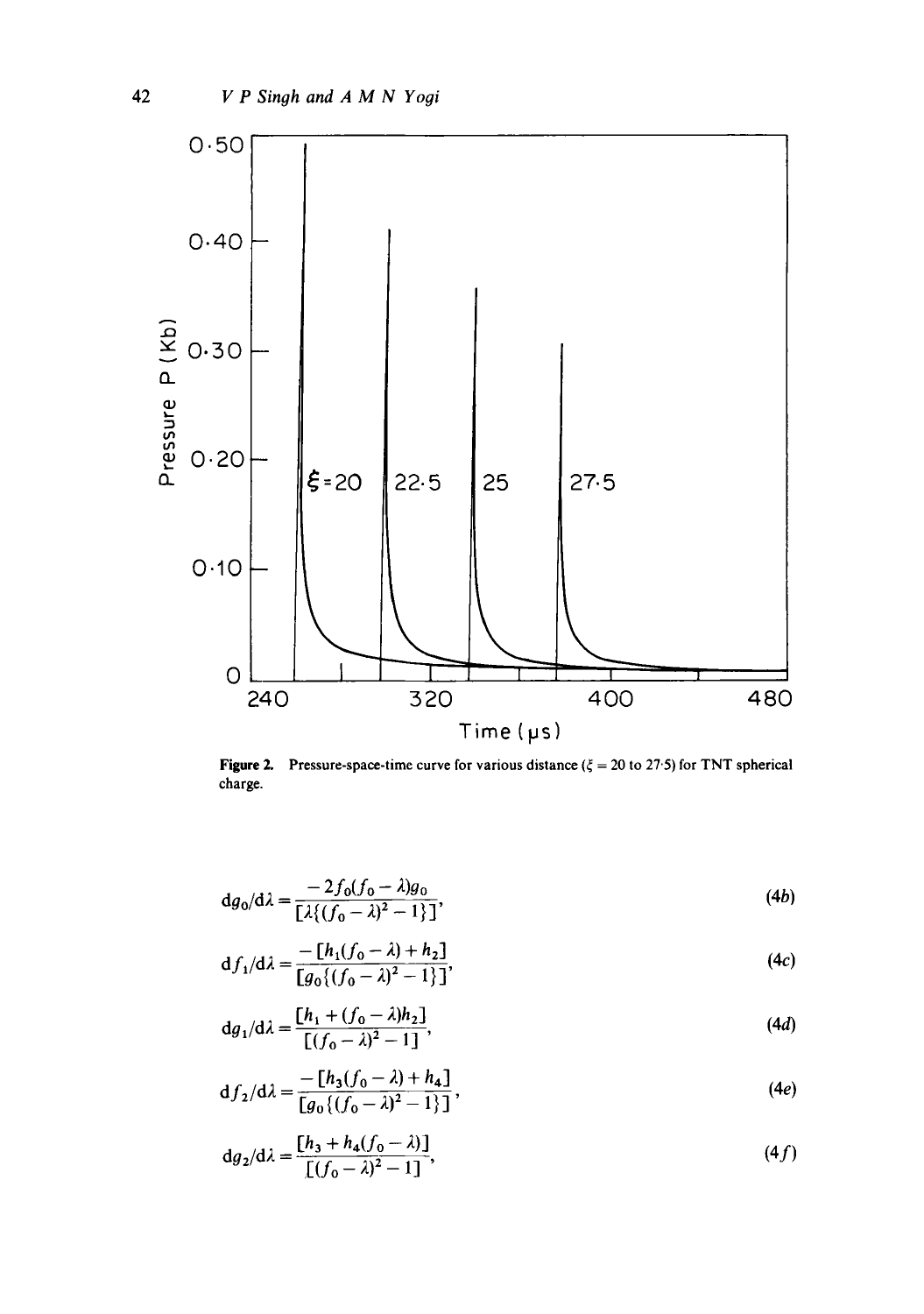

**Figure 3.** Pressure-space-time curve for various distance ( $\xi = 10$  to 17.5) for Comp-B spherical charge.

where  $f_0, g_0, f_1, g_1, f_2$ , and  $g_2$  are the zeroth, first and second order perturbations of  $f$  and  $g$  which are defined as

$$
f = u/U
$$
 and  $g = \rho/\rho_2$ 

and  $h_1$ ,  $h_2$ ,  $h_3$ ,  $h_4$  are functions of  $f_0$ ,  $f_1$ ,  $g_0$ ,  $g_1$  etc and their derivatives are as follows

$$
h_1 = f_1 g_0 f'_0 + (2b - 2 - g_1/g_0)g'_0 - \beta_0 g_0 (f_1 + bf_0),
$$
  
\n
$$
h_2 = -g_1 f'_0 - f_1 g'_0 + \beta_0 (g_0 + g_1) - 2(f_1 g_0 + f_0 g_1)/\lambda,
$$
  
\n
$$
h_3 = f_2 g_0 f'_0 + f_1 g_0 f'_1 + g'_0 [g_1^2/g_0^2 - g_2/g_0 - g_1 (2b - 2)/g_0 + 2b^2 - 6b + 3]
$$
  
\n
$$
- g'_1 (g_1/g_0 - 2b + 2) - \beta_0 g_0 [f_0 (b^2 - 2b) + f_1 b + 2f_2]
$$
  
\n
$$
- \beta_1 g_0 (b f_0 + f_1),
$$
  
\n
$$
h_4 = -g_2 f'_0 - g_1 f'_1 - f_2 g'_0 - f_1 g'_1 - \beta_0 (g_0 - g_1 - 2g_2) + \beta_1 (g_0 + g_1)
$$
  
\n
$$
- 2(f_0 g_2 + f_1 g_1 + f_2 g_0)/\lambda.
$$
  
\n(5)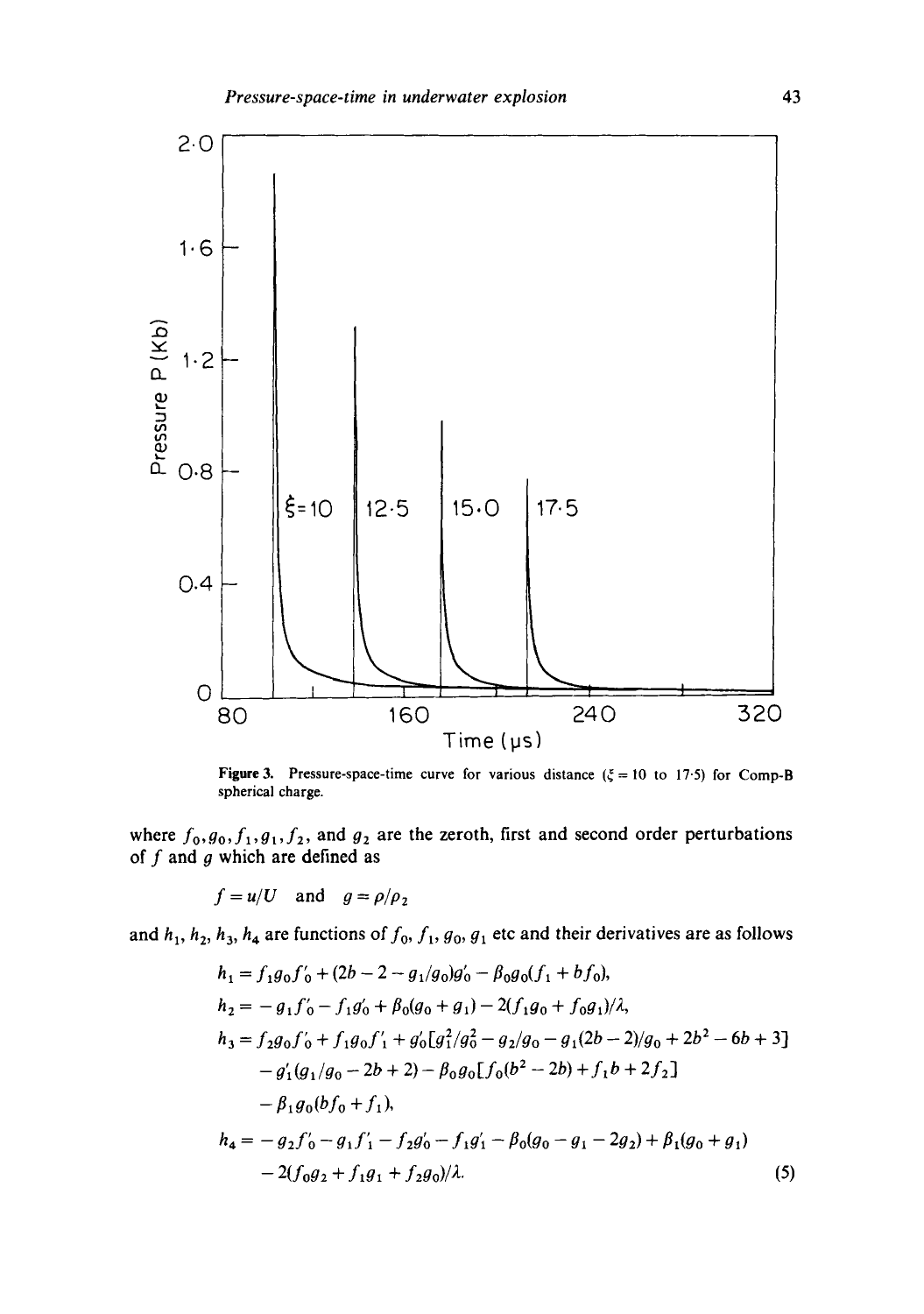

**Figure 4.** Pressure-space-time curve for various distance  $(\xi = 20 \text{ to } 27.5)$  for Comp-B spherical charge.

This process is repeated until  $R = R_{\text{max}}$ , where  $R_{\text{max}}$  is the preassigned maximum value of R. Knowing  $\rho$  at t, the pressure can be evaluated from equation of state. Thus pressure time curves are obtained at eight fixed points in space, i.e. for  $\xi = 10$  to  $\xi = 27.5$ . In figures 1 and 2, we have plotted the pressure-space-time history of shock at different points varying from  $\xi = 10$  to  $\xi = 27.50$  created by the detonation of a spherical charge of TNT and in figures 3 and 4, similar results are plotted for spherical charge of composition B.

### **3. Comparison with experiments**

Singh *et al* (1986) have obtained pressure-space history of shock in water due to the detonation of spherical charge of composition-B, using quartz pressure gauge. The results obtained in § 2 by computer simulation have been compared with that obtained experimentally by the above authors for a typical case of  $\xi = 44.7$ . Good agreement of experimental results is seen between the two (figure 5). From the shape of pressure-time curves, it is observed that the curves are exponential.